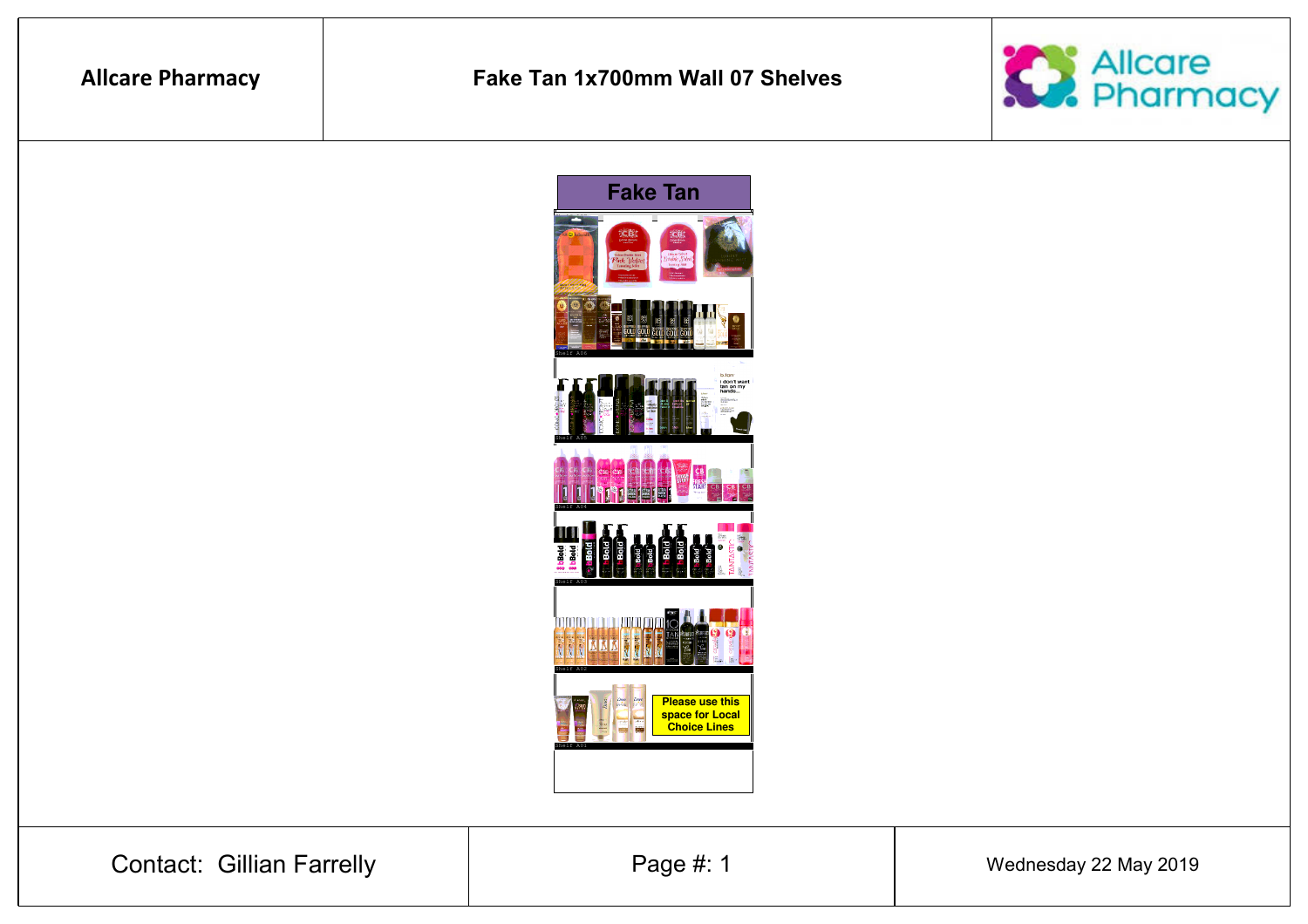

| <b>Fake Ta</b> ı                                                                                                                                                                                                                                            |       |
|-------------------------------------------------------------------------------------------------------------------------------------------------------------------------------------------------------------------------------------------------------------|-------|
|                                                                                                                                                                                                                                                             |       |
| 764842 KIT &<br>5391018044434<br>53910180123<br>5081304299364                                                                                                                                                                                               |       |
| COCOA BROWN<br>COCOA<br>BELLAMIANTA<br>KABOODLE                                                                                                                                                                                                             |       |
| VELVET TANNING<br><b>BROWN</b><br>LUXURY<br><b>BODY SELF</b>                                                                                                                                                                                                |       |
| MILL DOUBLE<br><b>VELVET TAN</b>                                                                                                                                                                                                                            |       |
| <b>TANNING MITT</b><br>TAN<br>SIDED C1247                                                                                                                                                                                                                   |       |
| MITT<br>5081304299364<br>APPLICATOR<br>5391018044434                                                                                                                                                                                                        |       |
| 53910180123<br>53915311412                                                                                                                                                                                                                                  |       |
|                                                                                                                                                                                                                                                             |       |
| 5081 5081 5081 5081<br>5391 5391 5391 5391 5391                                                                                                                                                                                                             |       |
| BELL BELL BELL BELL 508<br>539: 539: 539:<br>sosu sosu sosu sosu sosu                                                                                                                                                                                       |       |
| RAPIDULTR TINTE TINTE BEL<br>SOS SOS SOS 31450<br>LOTIC LOTIC DARK ULTR MEDI                                                                                                                                                                                |       |
| TANN DARK TANN TANN LIQU<br>TAN TAN DRIF ACADE<br>DARK MEDI MOU: DARK MOU:                                                                                                                                                                                  |       |
| MEDI DARK GOL<br>MOU<br>MOU:<br>WA <sup>-</sup> WA <sup>-</sup> GOL <sup>BRON2</sup><br>200M 200M 150M MOU: 150M                                                                                                                                            |       |
| DARK 150M LOTIC LOTIC 508<br>MED LIGH FRE EXPRE<br>Shelf A06                                                                                                                                                                                                |       |
|                                                                                                                                                                                                                                                             |       |
| 776702                                                                                                                                                                                                                                                      |       |
| 508135081 50813<br>5018 5018 5081                                                                                                                                                                                                                           |       |
| 7766 7766 7766 7767<br>B.tan<br><b>ICONI ICONI ICONI</b><br>B.tan B.tan B.tan<br>B.tan 776701                                                                                                                                                               |       |
| <b>ICON ICON ICON</b><br><b>BRON BRON BRON</b><br>Tan mitt<br><b>BRON BRON BRON</b><br>Dark Dark Dark B.tan<br>pre                                                                                                                                          |       |
| MEDI DARK EXTRA<br><b>LOTICLOTICEXTR</b><br>show 1hr<br>1 <sub>hr</sub> 1 <sub>hr</sub><br>Gradua                                                                                                                                                           |       |
| <b>DARK</b><br>MOUS MOU!<br>9347108<br>MED DRK DARK<br>9min tan<br>tan<br>Itan<br>tan                                                                                                                                                                       |       |
| MOUS<br>50813<br>50813<br>200M 200M LOTIO<br>tan<br>mous<br>mous<br>mous<br>200ml                                                                                                                                                                           |       |
| Shelf A05                                                                                                                                                                                                                                                   |       |
| 5391<br>5391018041907<br>539101804 539101804<br>5391                                                                                                                                                                                                        |       |
| coco<br>COCOA BROWN<br>COCOA<br>COCOA<br>cocc                                                                                                                                                                                                               |       |
| 539101<br><b>BROV</b><br><b>BROWN</b><br><b>BROWN</b><br><b>BROV</b><br>1 HOUR TAN                                                                                                                                                                          |       |
| 5391 5391 5391<br>COCOA<br>FRES<br>1HR DARK<br><b>FXTRA</b><br>ULTR<br>(C1200)<br>cocc<br>cocc<br><b>BROWN</b>                                                                                                                                              | lcocc |
| STAR<br>TAN<br>DARK <sub>1</sub><br>DARK<br>5391018041907<br><b>BROV</b><br><b>BROV</b><br><b>B/SCRL</b>                                                                                                                                                    | RROV  |
| FRAS<br>(C1206)<br><b>HOUR TAN</b><br>SHAD                                                                                                                                                                                                                  |       |
| Shelf A04                                                                                                                                                                                                                                                   |       |
|                                                                                                                                                                                                                                                             |       |
| tosot<br>50601<br>506029855<br>506029855                                                                                                                                                                                                                    | 50601 |
|                                                                                                                                                                                                                                                             |       |
| <b>BBOL</b><br><b>TANT/</b><br>BROLD<br>BROLD<br>50602985<br>50602985                                                                                                                                                                                       | TANT. |
| <b>XTRA</b><br>FAST<br>TAN<br>TAN<br><b>BBOLD</b><br><b>BBOLD</b>                                                                                                                                                                                           | FAST  |
| DARK<br>DRYIN<br>LOTION<br>LOTION<br>TAN<br>TAN                                                                                                                                                                                                             | DRYIN |
| MOU<br>SELF<br>MED/DARK<br>LIGHT/MED<br><b>LIOUID</b><br><b>LIOUD</b>                                                                                                                                                                                       | SEL E |
| 175N<br>TAN-<br>506029855<br>506029855<br>MCD                                                                                                                                                                                                               | TAN   |
|                                                                                                                                                                                                                                                             |       |
|                                                                                                                                                                                                                                                             |       |
|                                                                                                                                                                                                                                                             |       |
| 7994 7994 7977<br>7358 7977<br>7977                                                                                                                                                                                                                         |       |
| 755051<br>755049 755052<br><b>BPER</b> Bperf<br>Boerf<br>CATVICATV                                                                                                                                                                                          | CATV  |
| SALLY<br>SALLY<br>SALLY<br>HQ<br>HO.<br>10<br>10<br>WAT                                                                                                                                                                                                     | нo    |
| <b>DARK SELF</b><br>HANSEN<br>HANSEN<br><b>HANSEN</b><br>MEDI<br>secon<br>secon<br>MOL                                                                                                                                                                      |       |
| AIRBRUSH<br><b>AIRBRUS</b><br>AIRBRUS<br>MOU<br>MOLI<br>tan<br>tan<br>7358<br>I FGS-                                                                                                                                                                        | TAN   |
| LEGS LEGS-<br>LIGLEGS<br>200m REMO<br>Wate<br>200 <sub>π</sub><br>Cocon                                                                                                                                                                                     |       |
|                                                                                                                                                                                                                                                             |       |
|                                                                                                                                                                                                                                                             |       |
| 87104 87104<br>758135                                                                                                                                                                                                                                       |       |
| DOVE DOVE<br><b>Please use this</b><br>DOVE                                                                                                                                                                                                                 |       |
| <b>SUMM VISIBLI</b><br>SUMMER                                                                                                                                                                                                                               |       |
| space for Local<br>GLOW GLOW<br>REVIVE                                                                                                                                                                                                                      |       |
| FAIR-MMEDIU<br><b>Choice Lines</b><br>TAN<br>DARK                                                                                                                                                                                                           |       |
| 50602985<br><b>BROLD</b><br>SMART<br>MOUSSE<br>321<br>Shelf<br>755050<br>SALLY<br>HANSEN<br><b>AIRRRUSH</b><br><b>LEGS</b><br>Shelf AO.<br>75506: 75506<br>SUNSH SUNSH<br><b>INSTAN INSTAN</b><br>TAN<br><b>250ML</b><br>250ML<br>MAKE MAKE<br><b>200MI</b> |       |
| Shelf<br>A01                                                                                                                                                                                                                                                |       |
|                                                                                                                                                                                                                                                             |       |
|                                                                                                                                                                                                                                                             |       |
|                                                                                                                                                                                                                                                             |       |

Contact: Gillian Farrelly

Page #: 2

22/05/2019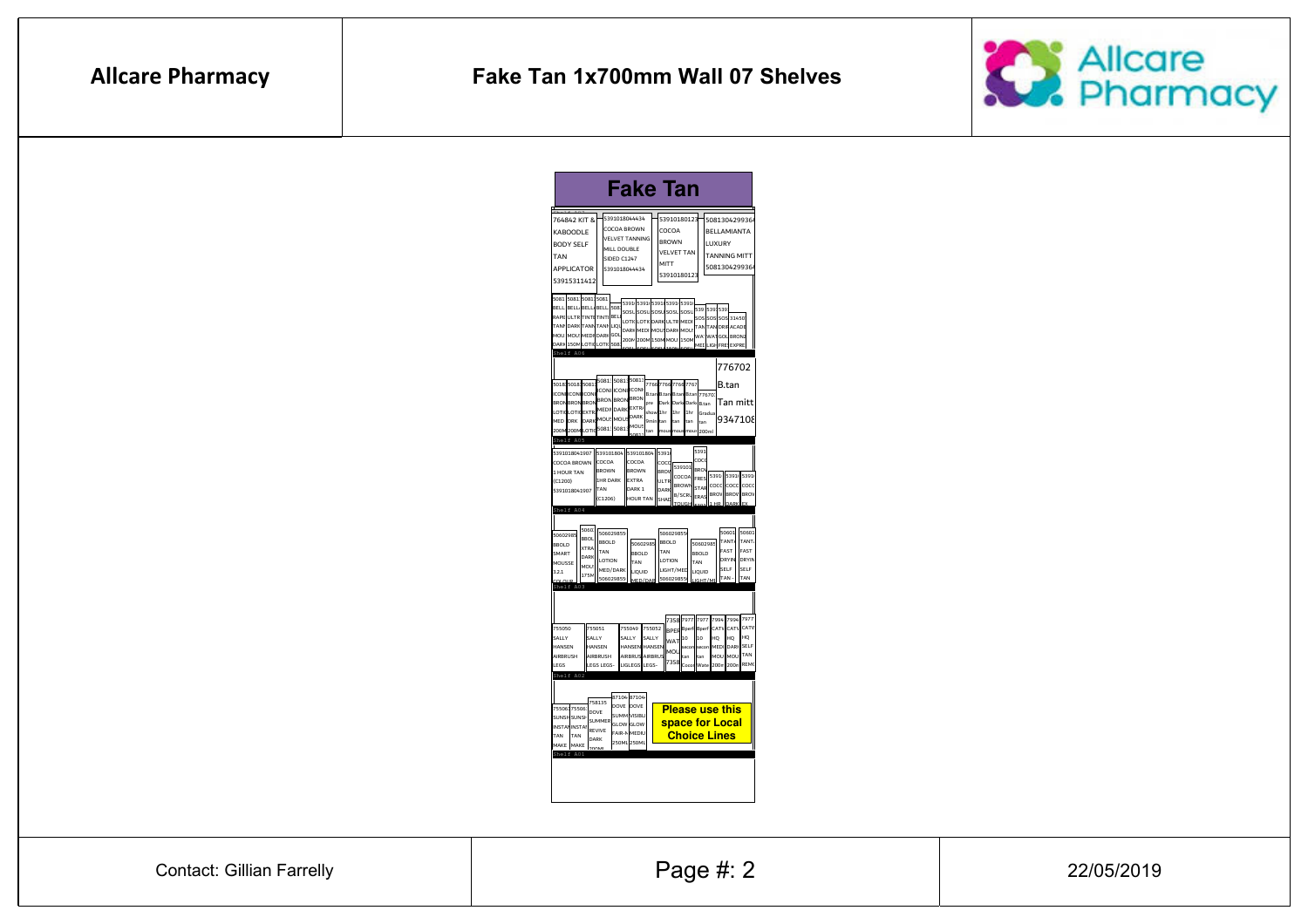## **Allcare Pharmacy**

Planogram: [Uniphar\_Spaceman] - Fake Tan;Fake Tan;Fake Tan 1 bay Wall x 7 shelves

### **Fake Tan 1x700mm Wall 07 Shelves**





| 764842 KIT &                                                            | 5391018044434                                                             | 53910180123                                                  | 5081304299364                                                                                      |
|-------------------------------------------------------------------------|---------------------------------------------------------------------------|--------------------------------------------------------------|----------------------------------------------------------------------------------------------------|
| <b>KABOODLE</b>                                                         | <b>COCOA BROWN</b>                                                        | COCOA                                                        | <b>BELLAMIANTA</b>                                                                                 |
| <b>BODY SELF</b>                                                        | <b>VELVET TANNING</b>                                                     | <b>BROWN</b>                                                 | LUXURY                                                                                             |
| TAN                                                                     | MILL DOUBLE<br>SIDED C1247                                                | <b>VELVET TAN</b>                                            | TANNING MITT                                                                                       |
| <b>APPLICATOR</b>                                                       | 5391018044434                                                             | <b>MITT</b>                                                  | 5081304299364                                                                                      |
| 53915311412                                                             |                                                                           | 53910180123                                                  |                                                                                                    |
|                                                                         |                                                                           |                                                              |                                                                                                    |
| 5081304<br>50813(508130 508130<br>BELLAI BELLAM BELLAN<br><b>BELLAN</b> |                                                                           | 539101 539101 539101 539101 539101                           |                                                                                                    |
| RAPID<br>ULTRA                                                          | $5081$ <sub>SOSU</sub><br>TINTED TINTED<br><b>BELL</b> LOTION LOTION DARK | sosu<br>SOSU<br>sosu<br>SOSU<br>ULTRA<br>MEDIUI              | 53910 53910<br>53910<br>sosu Isosu<br>SOSU<br>31450704                                             |
| TANNII<br>DARK<br>MEDIUN DARK<br><b>MOUSS</b><br>MOLIS'                 | TANNIN TANNIN<br>DARK<br>LIQ                                              | DARK<br>MOUSS<br><b>MEDIUMMOUSS</b><br><b>MOUSS</b>          | TANNI TANNI DRIPP<br>ACADEMI<br>WATE WATE GOLD                                                     |
| DARK<br>150ML<br>200ML<br>150ML                                         | 200ML<br>ι οτιονει οτιον<br>GOL<br>SOSU5<br>150ML                         | 200ML 150ML<br><b>150ML</b><br>150ML<br>SOSU5 SOSU5<br>SOSUS | <b>BRONZE</b><br>MED-I LIGHT FRESH<br><b>EXPRESS</b>                                               |
| 508130<br>508130<br>508130                                              | 5081<br>508130<br>539101                                                  | sosuso<br>539101<br>539101<br>539101<br>5391018              | SELE.<br>MEDILIGLOW<br>SELF<br>TANN SELF<br>TAN                                                    |
| Shelf A06                                                               |                                                                           |                                                              |                                                                                                    |
|                                                                         |                                                                           |                                                              | 776702                                                                                             |
|                                                                         | 5081350813                                                                | 50813 776697<br>77669 77669 77670                            | <b>B.tan Tan</b>                                                                                   |
| 50183 50183 50813<br>ICONIC ICONIC ICONIC ICONICONI                     |                                                                           | ICONIC B.tan<br>B.tan<br>R <sub>tan</sub><br>B.tan           | 776701                                                                                             |
| BRONZ BRONZ<br><b>BRONZ</b>                                             | <b>BRONZ</b> pre<br><b>BRON BRON</b><br><b>EXTRA</b>                      | Dark<br>Darker<br>Darket<br>showe<br>1hr<br>1hr<br>1hr       | mitt<br>B.tan                                                                                      |
| LOTIO LOTIO EXTRA<br><b>DRK</b><br>DARK<br>MED                          | MEDIUDARK<br><b>DARK</b>                                                  | 9 <sub>min</sub><br>tan<br>tan<br>tan<br>tan                 | Gradual<br>93471080<br>tan                                                                         |
| 200ML200MLLOTIO                                                         | MOUS MOUS<br>MOUS:                                                        | moussel moussel mousse<br>mouss<br>200ml 200ml 200ml 200ml   |                                                                                                    |
| 50183 50183 508130                                                      | 5081350813<br>508130                                                      | 200ml<br>93471 93471 93471 9347108<br>13471                  |                                                                                                    |
| Shelf A05                                                               |                                                                           |                                                              |                                                                                                    |
|                                                                         | 5391018041907 5391018043d 53910180461<br>COCOA<br>COCOA                   | 539101<br>COCOA                                              | 53910<br>COCO                                                                                      |
| COCOA BROWN<br>1 HOUR TAN                                               | <b>BROWN</b><br><b>BROWN 1HR</b>                                          | <b>BROWN</b><br>539101804<br>ULTRA<br>COCOA                  | <b>BROV</b>                                                                                        |
| (C1200)                                                                 | <b>EXTRA DARK</b><br><b>DARK TAN</b>                                      | <b>DARK</b><br><b>BROWN</b><br>SHADE                         | 5391014<br>5391018<br>539101<br><b>FRESH</b><br>COCOA<br>COCOA<br>COCOA                            |
| 5391018041907                                                           | 1 HOUR TAN<br>(C1206)<br>NEW<br>53910180430                               | <b>B/SCRUB</b><br>TAN<br>TOUGH                               | STAR <sup>®</sup><br><b>BROWN</b><br><b>RROWN</b><br><b>BROWN</b><br>ERASI<br>$1$ HR<br>DARK<br>EX |
|                                                                         |                                                                           | MOUSS<br>STUFF<br>53910180461<br>3910                        | 53910<br>TAN<br>TAN<br>DARK                                                                        |
| Shelf A04                                                               |                                                                           |                                                              |                                                                                                    |
| 50602                                                                   |                                                                           |                                                              |                                                                                                    |
| 50602985502<br><b>BBOLD</b><br><b>BBOLD</b>                             | 5060298550                                                                | 5060298550                                                   | 5060146<br>5060146<br><b>TANTAS</b><br>TANTAS <sup>-</sup>                                         |
| <b>XTRA</b><br>SMART                                                    | <b>BBOLD TAN</b><br>LOTION                                                | <b>BBOLD TAN</b><br>5060298550<br><b>BBOLD TAN</b><br>LOTION | 5060298550<br>FAST<br>FAST<br><b>BBOLD TAN</b><br><b>DRYING</b><br>DRYING                          |
| DARK<br><b>MOUSSE 3.2.1</b><br>COLOUR<br>MOUS                           | LIQUID<br>MED/DARK                                                        | LIGHT/MED                                                    | SELF<br>SELF<br>LIOUID<br>TAN-<br>TAN                                                              |
| CONTROL<br>175ML<br>175ml                                               | 5060298550                                                                | MED/DARK<br>5060298550<br>5060298550                         | LIGHT/MED<br>LIOUID<br>LIOUID<br>5060298550                                                        |
| 50602<br>50602985502                                                    |                                                                           |                                                              | <b>MFD</b><br>DARK                                                                                 |
| Shelf A03                                                               |                                                                           |                                                              |                                                                                                    |
|                                                                         |                                                                           |                                                              |                                                                                                    |
|                                                                         |                                                                           | 797776 797776                                                | 79943 79943 79777                                                                                  |
| 755050 SALLY                                                            | 755049<br>755051 SALLY                                                    | 7358<br><b>Bperfec</b> Bperfec<br>755052                     | CATW CATW<br>CATW                                                                                  |
| HANSEN<br>AIRBRUSH LEGS                                                 | SALLY<br><b>HANSEN</b><br>HANSEN<br>AIRBRUSH LEGS                         | BPEF 10<br>10<br>SALLY<br>second second<br>HANSEN            | HQ<br>HQ.<br>HQ                                                                                    |
| AIRBRUSH LEGS-                                                          | AIRBRUSH<br>LEGS-TAN                                                      | WAT<br>AIRBRUSH<br>tan<br>Coconu Waterm                      | MEDIL DARK SELF<br>tan<br>TAN<br>MOUS MOUS                                                         |
| MEDIUM GLOW<br>755050                                                   | LIGLEGS<br>GLOW 755051<br>LEGS-HT                                         | LEGS-DEEP<br>MOL.<br>GLOW                                    | 200ml 200ml 200ml 200ml REMO'                                                                      |
| 3607344677744                                                           | 3607344677751   GLOW                                                      | 755052                                                       | 7358   <sub>797776</sub>    <sub>797776</sub>    <sub>79943</sub>   79943  79777                   |
| Shelf A02                                                               |                                                                           |                                                              |                                                                                                    |
|                                                                         |                                                                           |                                                              |                                                                                                    |
|                                                                         | 87104478710447<br>758135<br>DOVE<br>DOVE                                  |                                                              |                                                                                                    |
| 755061<br>755063<br>DOVE<br>SUNSHIMI SUNSHIMI SUMMER                    | SUMME VISIBLE                                                             |                                                              | <b>Please use this</b>                                                                             |
|                                                                         | GLOW<br>GLOW<br><b>REVIVE</b><br>DARK 200ML                               |                                                              | space for Local                                                                                    |
| INSTANT INSTANT<br>TAN<br>TAN                                           | FAIR-MI MEDIUN<br>250ML 250ML                                             |                                                              | <b>Choice Lines</b>                                                                                |
| MAKE UP MAKE UP 758135                                                  | 8712561983                                                                |                                                              |                                                                                                    |
| LIGHT<br>MEDIUM<br>MATTE<br>MATTE                                       | 8710447871044                                                             |                                                              |                                                                                                    |
| Shelf A01                                                               |                                                                           |                                                              |                                                                                                    |
|                                                                         |                                                                           |                                                              |                                                                                                    |

Contact: Gillian Farrelly **Page #: 3** 22/05/2019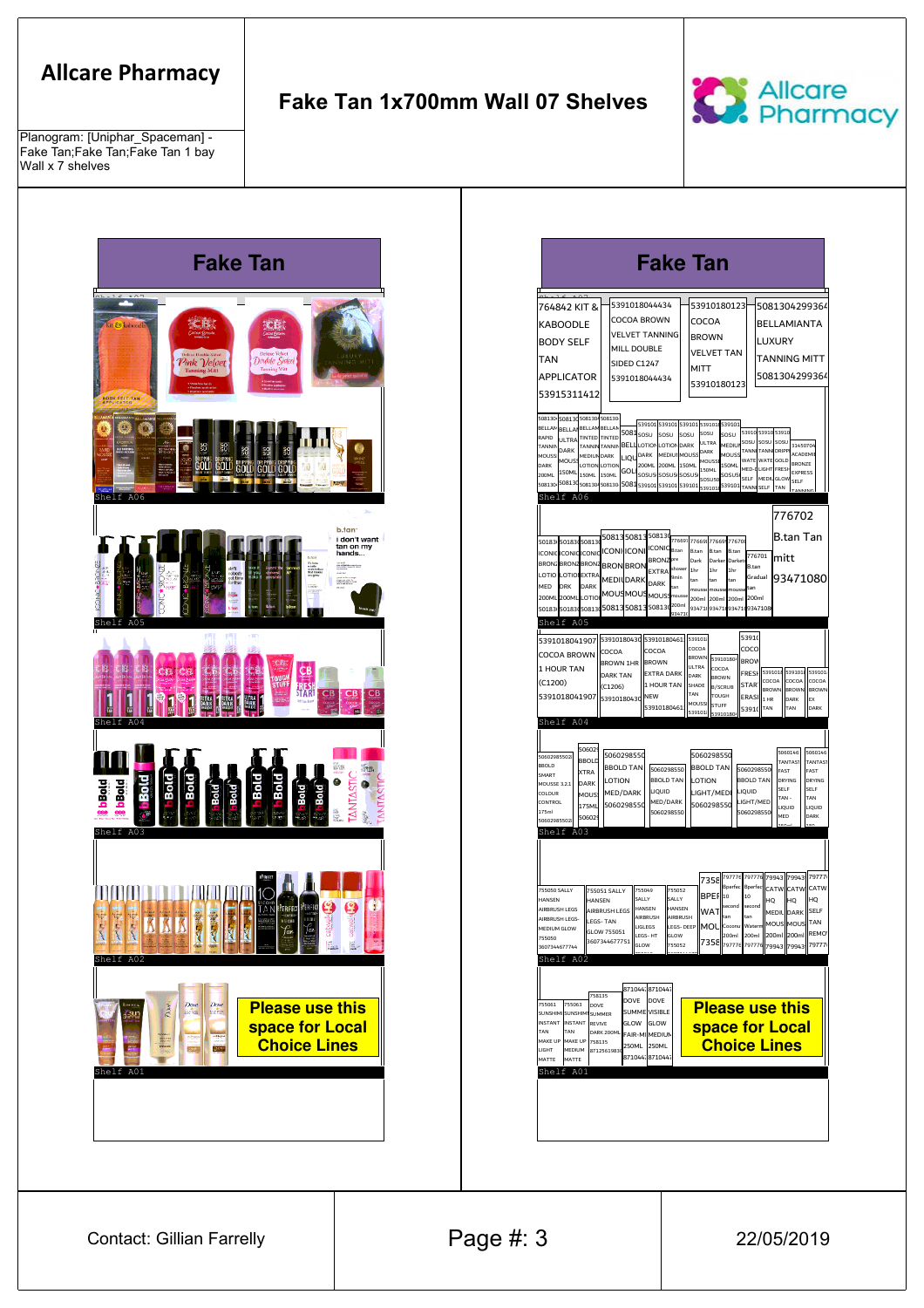### **Position by Fixture**

#### Fake Tan 1 bay Wall x 7 shelves

| X              | <b>SAP Code</b>      | <b>Product Description</b>                                               | <b>Barcode</b> |                | Facing Manufacturer                |
|----------------|----------------------|--------------------------------------------------------------------------|----------------|----------------|------------------------------------|
| Fixel_ID       | Shelf A01            |                                                                          |                |                |                                    |
| 0.00cm 755061  |                      | SUNSHIMMER INSTANT TAN MAKE UP LIGHT MATTE 755061                        | 5012874136971  | $\mathbf{1}$   | Link Up                            |
| 6.20cm 755063  |                      | SUNSHIMMER INSTANT TAN MAKE UP MEDIUM MATTE 755063 5012874147434         |                | $\mathbf{1}$   | Link Up                            |
| 12.40cm 758135 |                      | DOVE SUMMER REVIVE DARK 200ML 758135                                     | 8712561983013  | $\mathbf{1}$   | Link Up                            |
|                |                      | 20.40cm 8710447212943 DOVE SUMMER GLOW FAIR-MEDIUM 250ML                 | 8710447212943  | $\mathbf{1}$   | Parle & Hickey                     |
|                |                      | 26.40cm 8710447212936 DOVE VISIBLE GLOW MEDIUM-DARK 250ML                | 8710447212936  | $\mathbf{1}$   | Parle & Hickey                     |
| Fixel_ID       | Shelf A02            |                                                                          |                |                |                                    |
| 0.00cm 755050  |                      | SALLY HANSEN AIRBRUSH LEGS AIRBRUSH LEGS- MEDIUM<br>GLOW 755050          | 3607344677744  | 3              | Link Up                            |
| 11.62cm 755051 |                      | SALLY HANSEN AIRBRUSH LEGS LEGS- TAN GLOW 755051                         | 3607344677751  | 3              | Link Up                            |
| 23.23cm 755049 |                      | SALLY HANSEN AIRBRUSH LIGLEGS LEGS- HT GLOW 755049                       | 3607344677737  | $\overline{2}$ | Link Up                            |
| 31.10cm 755052 |                      | SALLY HANSEN AIRBRUSH LEGS- DEEP GLOW 755052                             | 3607344677812  | $\overline{2}$ | Link Up                            |
|                | 38.97cm 735850195766 | <b>BPERFECT WATERMELON MOUSSE</b>                                        | 735850195766   | 1              | PHARMACY<br><b>SUPPLIES</b>        |
|                | 44.33cm 797776446902 | Bperfect 10 second tan Coconut 200ml                                     | 797776446902   | $\mathbf{1}$   | PHARMACY<br><b>SUPPLIES</b>        |
|                | 49.50cm 797776446919 | Bperfect 10 second tan Watermelon 200ml                                  | 797776446919   | 1              | PHARMACY<br><b>SUPPLIES</b>        |
|                | 54.67cm 799439886063 | CATWALK HQ MEDIUM MOUSSE 200ml                                           | 799439886063   | $\mathbf{1}$   | Eurosales                          |
|                | 59.83cm 799439886070 | CATWALK HQ DARK MOUSSE 200ml                                             | 799439886070   | $\mathbf{1}$   | Eurosales                          |
|                | 65.00cm 797776921034 | CATWALK HQ SELF TAN REMOVER                                              | 797776921034   | $\mathbf{1}$   | Eurosales                          |
| Fixel_ID       | Shelf A03            |                                                                          |                |                |                                    |
|                |                      | 0.00cm 5060298550286 BBOLD SMART MOUSSE 3.2.1 COLOUR CONTROL 175ml       | 5060298550286  | $\overline{2}$ | <b>PHARMACY</b><br><b>SUPPLIES</b> |
|                |                      | 9.74cm 5060298550514 BBOLD XTRA DARK MOUSSE 175ML                        | 5060298550514  | $\mathbf{1}$   | PHARMACY<br><b>SUPPLIES</b>        |
|                |                      | 15.89cm 5060298550026 BBOLD TAN LOTION MED/DARK                          | 5060298550026  | $\overline{2}$ | <b>PHARMACY</b><br><b>SUPPLIES</b> |
|                |                      | 27.03cm 5060298550040 BBOLD TAN LIQUID MED/DARK                          | 5060298550040  | $\overline{2}$ | <b>PHARMACY</b><br><b>SUPPLIES</b> |
|                |                      | 36.77cm 5060298550019 BBOLD TAN LOTION LIGHT/MEDIUM                      | 5060298550019  | 2              | PHARMACY<br><b>SUPPLIES</b>        |
|                |                      | 47.91cm 5060298550033 BBOLD TAN LIQUID LIGHT/MED                         | 5060298550033  | 2              | PHARMACY<br><b>SUPPLIES</b>        |
|                |                      | 57.66cm 5060146544870 TANTASTIC FAST DRYING SELF TAN - LIQUID MED 150ml  | 5060146544870  | 1              | <b>BRANDSHAPERS</b>                |
|                |                      | 64.40cm 5060146544887 TANTASTIC FAST DRYING SELF TAN LIQUID DARK 150     | 5060146544887  | $\mathbf{1}$   | <b>BRANDSHAPERS</b>                |
| Fixel_ID       | Shelf A04            |                                                                          |                |                |                                    |
|                |                      | 0.00cm 5391018041907 COCOA BROWN 1 HOUR TAN (C1200)                      | 5391018041907  | 3              | <b>SUNDRELLE</b>                   |
|                |                      | 14.95cm 5391018043017 COCOA BROWN 1HR DARK TAN (C1206)                   | 5391018043017  | 2              | <b>SUNDRELLE</b>                   |
|                |                      | 25.50cm 5391018046117 COCOA BROWN EXTRA DARK 1 HOUR TAN NEW              | 5391018046117  | $\overline{2}$ | SUNDRELLE                          |
|                |                      | 36.05cm 5391018047190 COCOA BROWN ULTRA DARK SHADE TAN MOUSSE            | 5391018047190  | $\mathbf{1}$   | Sundrelle                          |
|                |                      | 41.60cm 5391018042713 COCOA BROWN B/SCRUB TOUGH STUFF                    | 5391018042713  | 1              | SUNDRELLE                          |
|                |                      | 48.65cm 5391018047206 COCOA BROWN FRESH START ERASER                     | 5391018047206  | $\mathbf{1}$   | Sundrelle                          |
|                |                      | 53.90cm 5391018047558 COCOA BROWN 1 HR TAN MOUSSETRAVEL SIZE C1290 95ML  | 5391018047558  | 1              | SUNDRELLE                          |
|                |                      | 59.45cm 5391018047565 COCOA BROWN DARK TAN MOUSSE TRAVEL SIZE C1291 95ML | 5391018047565  | $\mathbf{1}$   | <b>SUNDRELLE</b>                   |
|                |                      | 65.00cm 5391018047572 COCOA BROWN EX DARK MOUSSETRAVEL SIZE C1292 95ML   | 5391018047572  | 1              | SUNDRELLE                          |
| Fixel_ID       | Shelf A05            |                                                                          |                |                |                                    |
|                |                      | 0.00cm 5018304357019 ICONIC BRONZE LOTION MED 200ML                      | 5018304357019  | $\mathbf{1}$   | Ronnoco                            |
|                |                      | 5.07cm 5018304357026 ICONIC BRONZE LOTION DRK 200ML                      | 5018304357026  | 1              | Ronnoco                            |